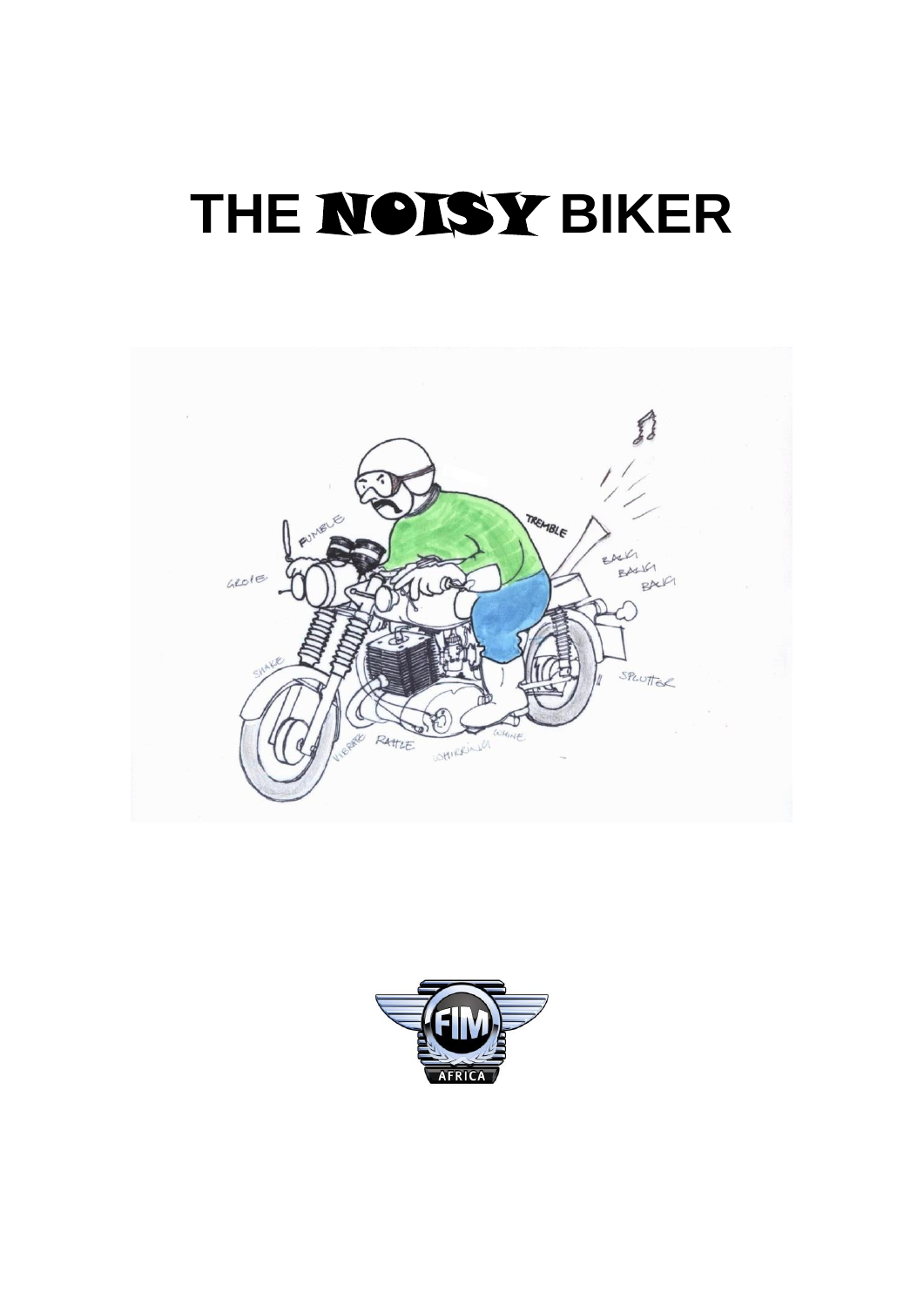#### **SOUND vs NOISE**

Sound is such a common part of our daily lives that we rarely appreciate all of its functions. Yet, too often in our modern society, sound annoys us. Many sounds are unpleasant or unwanted. These are called NOISE.

Domestic noise can be a significant source of annoyance to members of the community. Noise effects man both physically, psychologically and socially and interrupts, without warning, such personal activities as sleep, study, entertainment, relaxation and conversation.

Noise instrusions are especialy annoying when they are needless, e.g. the acceleration of a noisy motorcycle with a faulty silencer. The line between motorcycle sound and motorcycle noise has always been controversial. The exhaust sound from a motorcycle engine may be music to the rider's ears, but will be earsplitting agony for others. People have varying sensitivities to noise. Those with hearing problems, the aged, children and the intellectually handicapped are usually more sensitive to excessive noise.

Noise intrusions are characterised by their transient quality. The volume, intensity, duration and time of the day all influence the level of annoyance. The level of background noise in an area will influence weather domestic noise is considered to be annoying. It will usually be quite noticeable at night and in rural towns where background noise levels are usually lower.

#### **PREVENTING NOISE PROBLEMS**

Motorcycle noise has been the reason for complaints among residents throughout the world. All motorcyclists should be sensitive to community standards and respect the rights of fellow citizens to enjoy a peaceful environment.

Minimising excessive noise associated with motorcycle activity and taking public reaction to sound levels in consideration is the responsibility of every motorcyclist. Motorcycle riding, as a means of transport or for recreation, continues to increase and therefore must be looked at from an environmental point of view.

Shifting blame and failure to adopt responsible conduct, on the other hand, can only result in greater prejudice and discrimination against motorcycling. The consequences of continuing to ignore these issues will likely result in excessive rigorous legislation.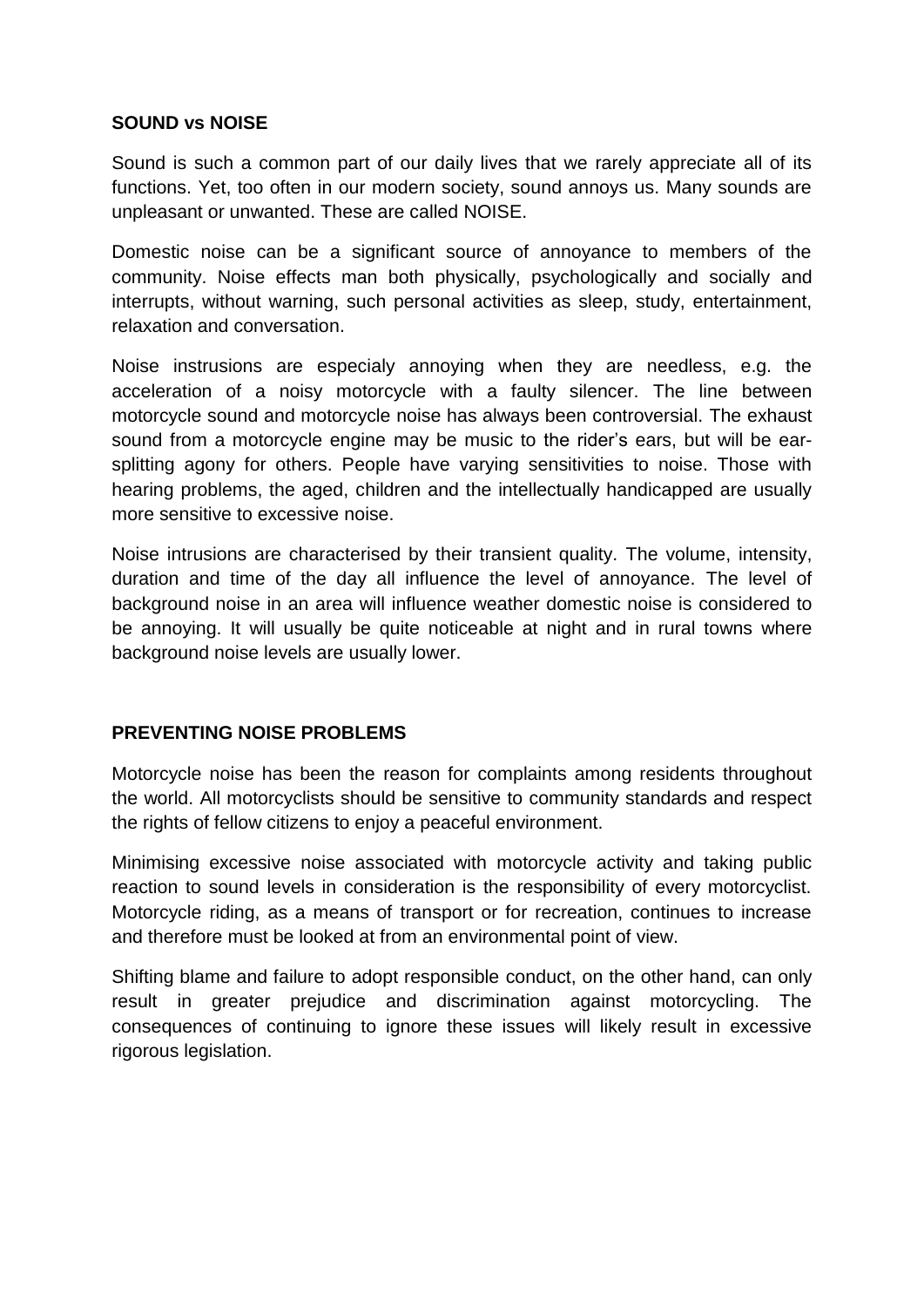### **RECOMMENDATIONS – REDUCING THE SOUND LEVEL**

Many noise problems can be prevented by reducing the noise at the source. Motorcyle sound levels can be reduced dramatically by adhering to a few simple guidelines:

- Ride steadily through a residential area, without excessive revving or roaring of engines especially at night while families are asleep.
- Keep your engine's exhaust noise at reasonable levels within city limits. The easiest way to keep exhaust noise down to reasonable levels is to use less RPMs.
- Motorcyclists should not modify exhaust systems in a way that will increase sound to an offensive level.
- Motorcycle retailers should discourage the installation and use of excessively loud replacement exhaust systems.
- Motorcycle manufacturers should educate their dealers and customers that louder exhaust systems do not necessarily improve the performance of a motorcycle.
- Service your motorcycle regularly for quietness and check that the brakes are properly adjusted and do not squeal
- Organisers of motorcycle events should take steps through advertising and enforcement to make excessively loud motorcycles unwelcome.
- Organisers of motorcycle competition events must ensure that all competing bikes comply with the sound levels permissible for the specific racing category
- Limit noise pollution by using your horn only in an emergency

## **Ride Responsible, Ride Quiet!!**